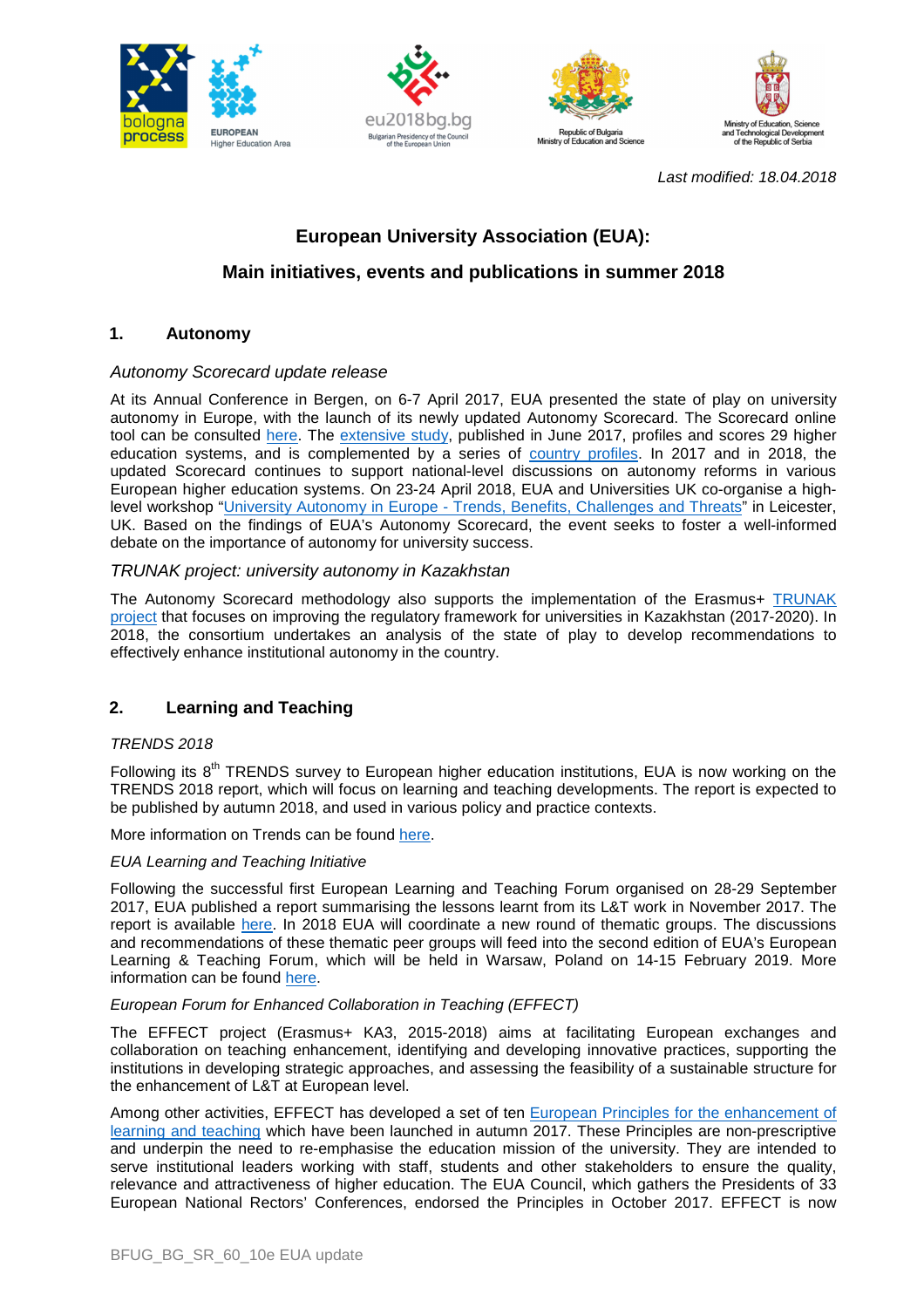working to connect the Principles with practice, by engaging a selection of 12 European higher education institutions to test the Principles in their home institutions. It is also planned to develop guiding questions to accompany institutions who would like to engage with these Principles, and use them as a reference document for reflecting on their institutional strategy and practices in L&T.

More information can be found here.

# **3. Quality assurance**

#### European Quality Assurance Forum (EQAF)

 The 13th EQAF will be held on 15-17 November 2018, hosted by WU (Vienna University of Economics and Business) and AQ Austria. This annual event is co-organised by the E4 group (ENQA, ESU, EURASHE and EUA) and the theme of the 2018 Forum will be 'Broadening the scope of QA'. A call for contributions is currently open and the deadline for submissions is 24 July 2018. Further information can be found here.

## Enhanced Quality through Innovative Policy and Practice (EQUIP)

The partners of the EQUIP project, including EUA, have published a study and recommendations regarding the role of quality assurance (QA) in improving higher education in the European Higher Education Area. The study is the result of a series of activities including workshops, surveys and focus groups implemented under the framework of the EQUIP project. The aims of the activities were to support QA stakeholders in meeting the expectations of the ESG 2015, and to explore how to tackle the most common challenges in internal and external quality assurance in practice and at the policy level.

This study, entitled 'Enhancing quality: from policy to practice', presents the results of this work and includes recommendations for practitioners and policy-makers. Topics covered include the diversity of external contexts and legal frameworks, institutional responsibility for QA, communication about QA, quality culture and bureaucracy, and student-centred learning. The key messages and recommendations for public authorities are also presented in a separate policy leaflet.

## **4. Internationalisation**

EUA supports the internationalisation of its members through conferences and projects. At the same time, it engages in international dialogue, in particular with sister organisations around the world. Over the last decade, internationalisation has emerged as an issue of high importance for universities. This has generated a network of international partners that continue to convene and collaborate in different settings and on different issues. Some examples of this are:

#### The Arab-EU Higher Education Conference (AECHE)

AECHE is a joint endeavour with a Steering Committee comprising EUA, the Association of Arab Universities, UNICA, UNIMED, joined by other partners, among them the Union for the Mediterranean, with the University of Barcelona hosting the Secretariat. It organises biannual HE Leadership and thematic events. AECHE established a scheduled, systematic participatory dialogue and cooperation process, which offers different parties to join and integrate their initiatives and pool resources. The Process has been acknowledged in a joint memorandum of the EU and the Arab League. The last AECHE Conference, AECHE 4, took place from 24 to 26 April 2017 in Rabat. It resulted in the release of the Rabat Declaration, which can be found here. More information on AEHCE can be found here.

#### Centralised Support for Higher Education Reform Experts (SPHERE)

The University of Barcelona (coordinator) and EUA currently comprise the consortium SPHERE (Support and Promotion for Higher Education Reform Experts), an initiative funded by the European Commission. SPHERE provides training and networking for Higher Education Reform Experts (HEREs) and National Erasmus+ Offices (NEOs) in European neighbourhood countries (former Tempus countries) between January 2015 and December 2020. More information, as well as the list of upcoming events, can be found here.

# European Union Support to Higher Education in ASEAN Region (EU-SHARE)

EUA is involved in the project "European Union Support to Higher Education in ASEAN Region (SHARE)" (2015-2018), funded by the EU. EU-SHARE aims to strengthen regional cooperation by enhancing the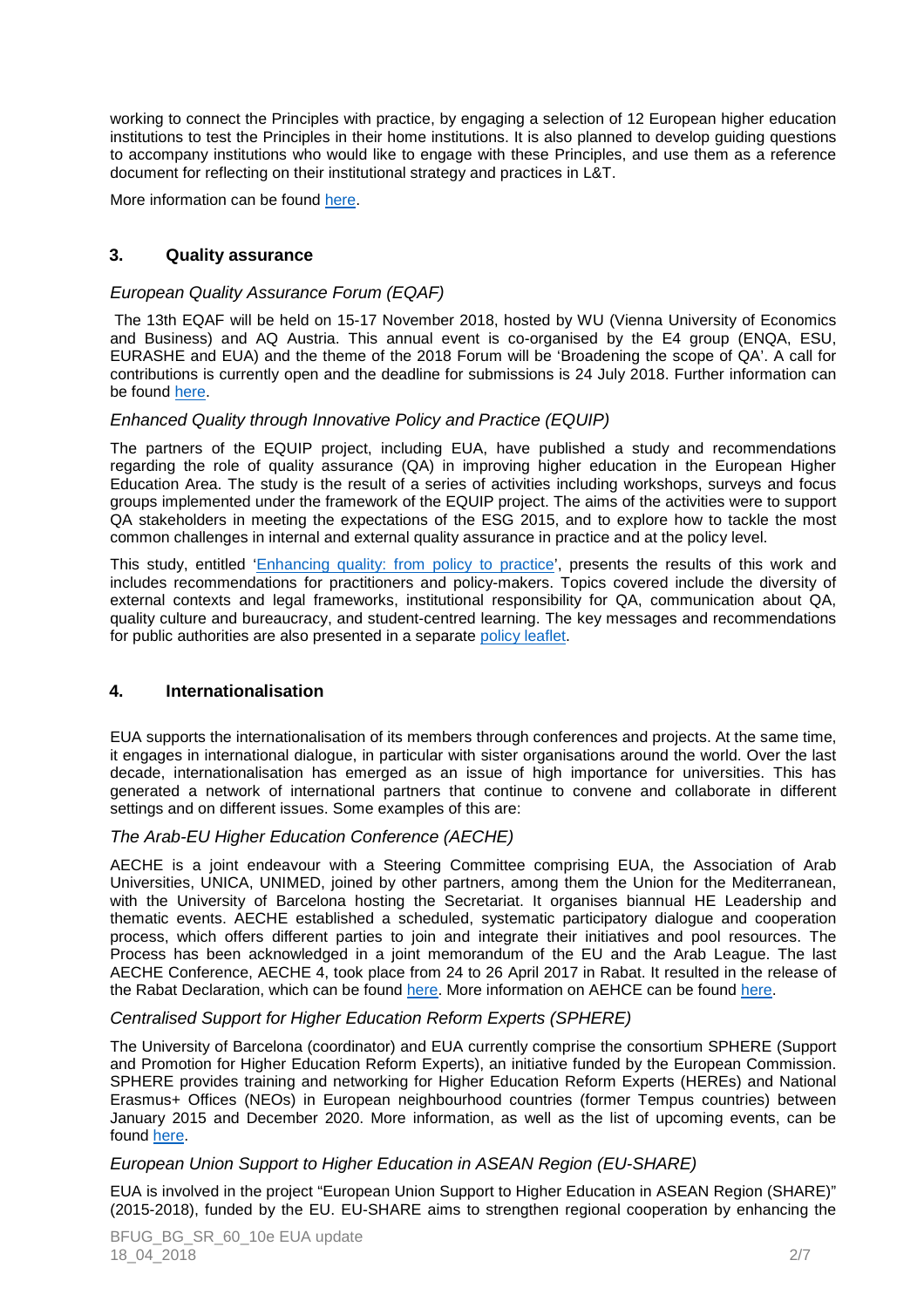quality, regional competitiveness and internationalisation of ASEAN higher education. The SHARE workshop/symposium took place in Bangkok in August/September 2017, with further events planned for 2018. Further information about the SHARE project can be found here.

## ASEF Rectors' Conference and ASEM Meeting of Education Ministers

As the representative of European universities, EUA is engaged in the Asia-Europe Meeting of Education Ministers (ASEM ME), which is organised on a biennial basis. The latest meeting took place in Seoul, South Korea, in November 2017.

EUA, together with the ASEAN University Network (AUN), actively participated to the  $6<sup>th</sup>$  Asia-Europe Foundation (ASEF) Rectors' Conference (ARC6), which took place at Singapore Management University in October 2017. In particular, EUA and AUN, together with ASEF, lead the development of ARC6 policy recommendations, which were conveyed to the ASEM ME.

#### Modernisation of Institutional Management of Innovation and Research in Southern Neighbouring Countries (MIMIr)

Thirteen higher education institutions are participating in the MIMIr project (2015-18; Erasmus+) together with the Moroccan and Jordanian Ministries for Higher Education and Research, EUA and the Association of Arab Universities. They work together under the coordination of the University of Barcelona to develop innovation and research management capacity in the Arab world, particularly in Morocco and Jordan. More information can be found here.

## Development of the Internationalisation of PhD Studies in South-Africa (Yebo!)

The Yebo! project (2017-20, Erasmus+) is focused on developing the internationalisation of doctoral education in South African universities. It will develop a web-based portal and organising thematic conferences and training sessions. The project builds on the FRINDOC framework for international doctoral education developed by EUA. Five European and seven South African higher education institutions together with EUA, the Coimbra Group and the French Agricultural Research Centre for International Development are involved in the project. The University of Montpellier is the project coordinator.

## Harmonisation and Innovation in Central American Higher Education Curricula: Enhancing and Implementing the Regional QF (HICA)

HICA, driven by university associations, universities and ministries, intends to support the reform, innovation and harmonisation of higher education curricula in six Central American countries. The project will further develop and implement a regional qualifications framework for Central American Higher Education ('MCESCA') – proposed by the prior project Alfa PUENTES - to which EUA also contributed as a partner.

#### Harmonisation of African Higher Education Quality Assurance and Accreditation (HAQAA Initiative)

The HAQAA Initiative supports the development of a harmonised quality assurance and accreditation system at institutional level, national, regional and Pan-African continental level. In its first two years of implementation the Initiative, managed by the University of Barcelona, ENQA, DAAD, AAU and EUA, delivered the training course for a "common QA language" among key African QA stakeholders and disseminators, set up the Technical Working Group for drafting the African Standards and Guidelines for QA (ASG-QA), mapped the existing standards and guidelines, performed a needs assessment for standards and guidelines in QA, and completed a series of consultations with key stakeholders to endorse ASQ-QA. The ASG-QA is aimed to be a continental framework for quality assurance in higher education and it is planned to be endorsed by heads of state in Africa during 2018.

# **5. Inclusiveness**

# Refugees Welcome Map

In late 2015 EUA has launched the Refugees Welcome Map campaign, to showcase the commitment of the higher education sector in welcoming refugees. The interactive tool so far has gathered around 300 initiatives that focus on the integration of refugees through a number of concrete activities, such as bridging and language courses, community outreach and research, the adaptation of recognition procedures and scholarships for refugees.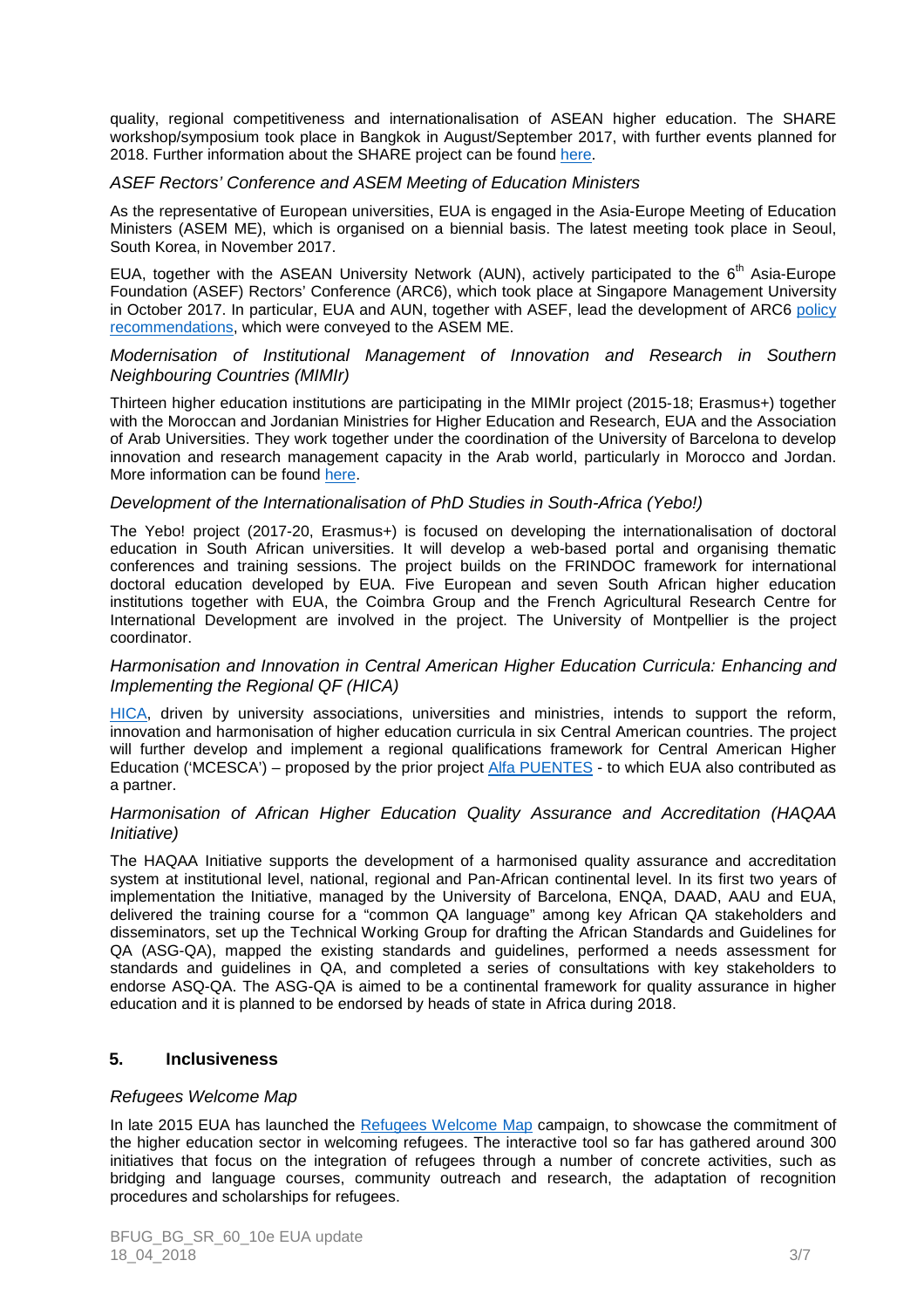# Higher Education Supporting Refugees in Europe (inHERE)

The information gathered in the map has been analysed through the inHERE project, co-funded by the EU and lead by UNIMED, in order to identify good practices which potentially can be upscaled or transferred to other institutions and their respective local contexts. The project will offer training to university staff on specific activities for refugee integration through a series of online events, as well as a staff training week in April 2018, and a policy dialogue event on the day before the EHEA Ministerial Conference in Paris, hosted by Campus France at CPU's premises. The registration link and further information can be found here.

## Towards Empowered Migrant Youth in Southern Europe (TandEM)

The TandEM project, co-funded by the AMIF fund and lead by the IOM (International Organisation for Migration), will carry out activities to foster the engagement of young third-country nationals (TCNs) and their peers in six Southern European Countries. The project will contribute to improving access to and integration of TCNs into higher education by conducting a comparative cross-country study aimed at understanding access-related needs and identifying operational recommendations to remove barriers. These will feed into a pilot student mentorship scheme.

## EUA focus groups diversity & inclusiveness

In late 2017 and early 2018 EUA is organising two focus groups on diversity and inclusiveness and on public engagement, based on the imperative for broader participation in higher education, which opens up discussions on the social responsibility of universities and points towards a number of strategic and practical questions for institutions about how to deal with issues of diversity, inclusion, equity and access. With the focus groups, EUA aims to give interested members the opportunity for open exchange and peer learning on concrete aspects, such as institutional strategies for diversity management, policies for equal opportunities, social innovation or widening participation of underrepresented groups.

## EUA Annual Conference (5-6 April 2018)

The 2018 Annual Conference built upon EUA's work with its members on various topics linked to the societal mission of universities. 400 members came to the University of Zurich to discuss universities' pivotal role in generating knowledge, developing intercultural understanding and fostering civic engagement through their core missions. The conference was preceded on 4 April by the Leadership Roundtable with more than 90 rectors from all around Europe to discuss the role of leadership in developing universities' social responsibilities. More information can be found here. The next EUA Annual Conference will be hosted by Sorbonne University on 11-12 April 2019.

# **6. University finances & EU funding**

#### EUA 4th Funding Forum: "Frameworks that empower, universities that deliver"

This year's Forum will be hosted by Ramon Llull University, Barcelona, on 18-19 October 2018. The event will feature well-known popular formats and step up interaction among participants through a variety of new activities. The event, which philosophy can be summarised by "share and learn to grow and improve", will focus on empowering institutions in financial and economic environments characterised by uncertainty and risk. Policy-makers will have the opportunity to explore reform mechanisms of interest. The Forum will enrich the perspectives of both institutional leaders and policy-makers engaged in funding reforms and more broadly in change management.

Registrations open in May 2018. A call for academic contributions is open until 30 April 2018.

In 2017, EUA disseminated the results of the consultation it carried out with its membership on the interim progress of the two major EU funding programmes for research and higher education: Horizon 2020 and Erasmus+. The aim was to develop a comprehensive view of the university sector in time for Europeanlevel discussions on the future of Horizon 2020 and Erasmus+ and their post-2020 successors. The findings are presented in two reports.

EUA also released its proposals for "Ambitious funding for excellent research in Europe post-2020", where it advocates for a quantitative and qualitative leap in EU research funding, and suggests to open a discussion on a possible ring-fencing or shift of funding for R&I from ESIF or other sources for a more ambitious and well-functioning research programme.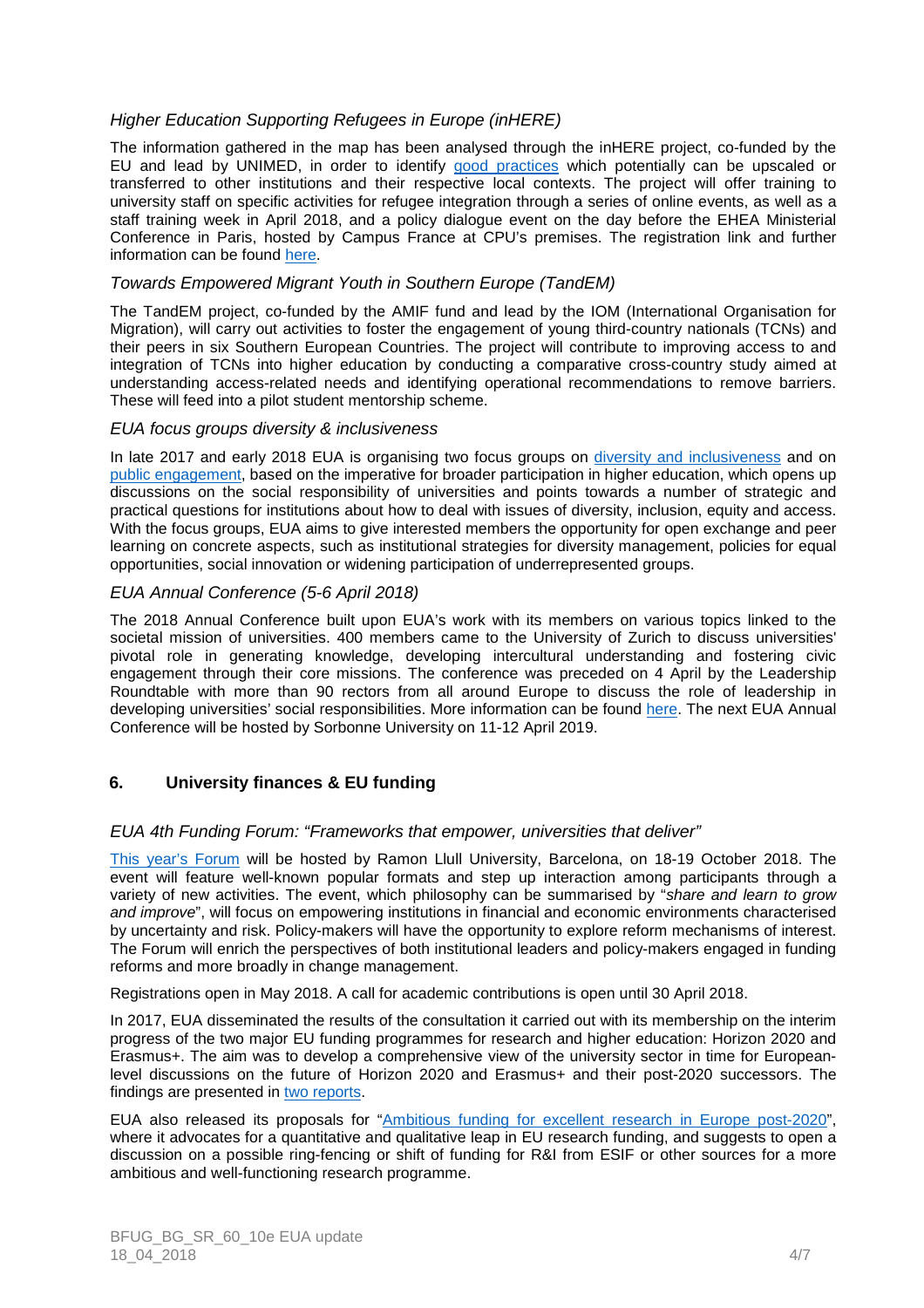# Simplification of EU funding

EUA understands simplification as the achievement of a coherent set of rules, mindful of the diversity of actions and beneficiaries accommodated in a programme, and that ensures both high-quality processes and an effective use of resources.

EUA presents an outline of the challenges surrounding simplification in research and innovation and shares its perspectives and solutions for effective simplification in its paper "Taking simplification of EU funding to the next level: the university perspective" (February 2018). EUA argues for the wider acceptance of nationally recognised institutional management and accounting practices of beneficiaries as the most significant way to enhance efficiency and participation in the programme.

In 2018, EUA will release a compendium of national and institutional accounting practices as well as a series of thematic briefs to inform the discussion on impactful simplification.

## 'EU funding for universities' campaign

EUA's work on FP9 and on Erasmus+ is included in its broader campaign 'EU funding for universities', which also puts forward recommendations for impactful simplification and increased efficiency and value for money of EU funding programmes. In 2018, the campaign feeds into the debate leading to the adoption of the next multiannual financial framework of the European Union, and focuses on added value of EU-level investment in research & innovation. In addition to previous membership consultations on Horizon 2020 and Erasmus+, EUA has published a list of concrete reasons to step up EU investment in research and innovation and in higher education exchange and cooperation here.

## Public Funding Observatory

EUA released in December 2017 its latest edition of the Public Funding Observatory, which tracks developments in national public funding to universities. The analysis reveals that since the 2008 financial crisis, the divide between higher education systems that increase public funding, and those that reduce investment, is getting wider, and that any recovery that can now be detected is slow and fragile. Data collection for the next update will take place in the second semester of 2018.

#### Efficient university management: USTREAM project

The USTREAM project is supported by the Erasmus+ programme and examines the measures that are in place in universities across Europe to enhance efficiency at operational level, and also analyse policies at system level that support universities in their efforts to operate more efficiently, with a view to identify good practice examples and develop recommendations for further development. The project addresses the question of operational efficiency in universities in a European comparative way. In 2018, the third and final peer-learning seminar will focus on governance and leadership (April 2018, Brussels) and will be followed by national policy dialogue events organised in the first semester (Austria, Latvia and Lithuania). The aim of the events is to bring together relevant higher education stakeholders engaged in design and implementation of efficiency, effectiveness and value for money, ranging from university leaders to funders and policy makers. A series of thematic publications are being released in the first semester of 2018.

# **7. Research & Innovation**

EUA contributed to several research and innovation (R&I) policy areas with the aim of supporting EUA members in following up and contributing to main developments at EU level. The work of EUA in R&I is coordinated through high-level working groups gathering input from all EU countries. Policy dialogues in 2017 revolved around the development of the next framework programme for research and innovation (FP9), Open Access/Open Science and Smart Specialisation Strategies. The field of Energy as a major underlying societal challenge continued to be a thematic focus area of the EUA Platform of Universities in Energy and Environment. In close relation with research and innovation, Doctoral Education, a central activity characteristic of universities, was addressed through the EUA-Council for Doctoral Education (Section 7).

#### EUA proposals for the next framework programme for research and innovation (FP9)

In November 2016, EUA published its vision for the design of FP9 which identified three key thematic areas of concern for universities in the post-2020 period: 1) providing long-term policies and funding instruments for research; 2) reinforcing collaboration and minimising discrepancies across the EU; 3) seeking a stronger alignment of policies for education, research and innovation.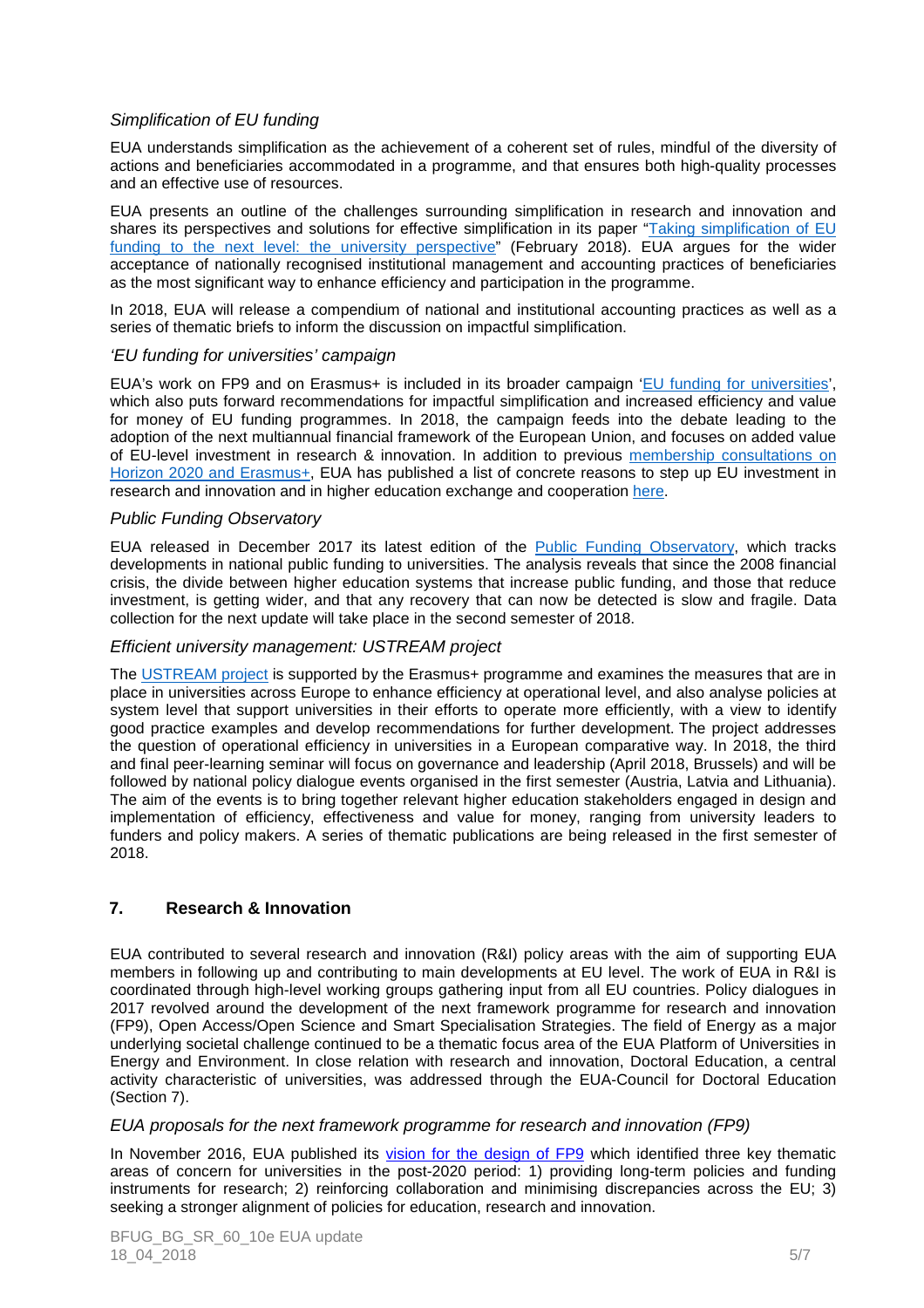In view of the forthcoming negotiations for the next Multiannual Financial Framework, EUA has further defined its vision in the position paper entitled "From vision to action: EUA proposals for the next framework programme for research and innovation (FP9)" by providing a reflection on each thematic area and putting forward specific recommendations for the design of FP9 rules, programmes, instruments and criteria of participation. The position was presented at the policy event "Excellence in research, innovation and education: The universities' recommendations for an efficient and ambitious FP9" hosted by MEP Christian Ehler at the European Parliament in November 2017.

EUA joined a broad coalition of major European university networks in March 2018 issuing a call to member states to double the investment in research, innovation and education. In April 2018, EUA also responded to the European Commission's call for feedback on mission-oriented research and innovation (R&I) in FP9. The response of the association sets out four framework conditions for successful missions and identifies six challenges and opportunities for mission-driven R&I in FP9.

## Open Access/Open Science

Given the increasing importance of ease of access, fast circulation and valorisation of research results and data in the transition to a more open scholarly communication system for the benefit of science, the economy and society at large, EUA has developed a series of aims and recommendations to further assist European universities and National Rectors' Conferences in moving towards open access to research publications and data. In 2017, EUA published its recommendations on Open Access to research publications (June), recommendations on Research Data Management and Text & Data Mining (October), as well as the EUA political statement on Open Science (October) with key messages from the university sector addressed to EU institutions and national governments. The documents were guided by the results of the Open Access survey 2016-2017 – released in a report in February 2018 – and the work of the EUA's Expert Group on Science 2.0/Open Science. The package of the 2017 Recommendations illustrate the increasing and considerable work and engagement of European universities in the transition towards a more open scientific system. Another focus area in 2017 and 2018 are negotiations of largescale contracts for scientific publications with publishers. Work in this area is led by the EUA High-Level Group on 'Big Deals' since 2016 and it resulted in a first report mapping major scientific publishing contracts in Europe in April 2018. These efforts will continue throughout 2018 with particular attention to three priority areas: research assessment; citizen science; open science skills and education. As a first step in these areas, EUA expects to publish a roadmap on research assessment in May 2018.

# Smart specialisation (RIS3)

In January 2018, the EUA Council adopted a policy position on Smart Specialisation (RIS3), developed by EUA and its Expert Group on Research and Innovation Strategies for Smart Specialisation with a view to defining the priorities for the post-2020 period. The document presents the following key messages from the university sector for maximising the effectiveness of smart specialisation strategies for regional development: (1) investing in human talent and skills to ensure enduring innovation, (2) enhancing the strategic involvement of universities in regional innovation ecosystems, (3) promoting the engagement of all EU regions without compromising excellence, (4) strengthening collaboration and multi-level governance to induce innovation at the regional level, (5) reinforcing synergies and multi-level governance. These key factors emerge from successful RIS3 strategies across Europe showcased by a number of universities and other R&I stakeholders at the EUA workshops on regional innovation in Poland (2016), hosted by University of Warsaw, and Estonia (2017), hosted by University of Tartu. In addition, this document builds on EUA's funding paper, published in May 2017, and EUA's recommendations for the next Framework Programme, published in November 2017.

In autumn 2018, EUA will run the next edition of the annual workshop on RIS3, which will be hosted by University of Graz, Austria. The event will be organised in collaboration with Austrian Rectors Conference (UNIKO) and Italian Rectors Conference (CRUI), in the framework of the activities of the Austrian Presidency of the Council of the European Union. The workshop will aim at collecting good practice of universities in RIS3 and will be addressed to university leaders (rectors, vice-rectors, heads of administration, etc.), municipal, regional and national policy-makers, and all other stakeholders interested in regional innovation.

#### UNIversities in the SET-Plan (UNISET) project

Co-ordinated by EUA, the FP7 UNI-SET project (2014-2017) aimed to mobilise European universities to contribute to the European energy goals spelled out in the European Energy Union, the European Strategic Energy Technology Plan (SET-Plan) and the Europe 2020 strategy for smart, sustainable and inclusive growth. UNI-SET has mapped existing energy-related Master, Doctorate and Research programmes at European universities and collected empirical data about the range of university activities